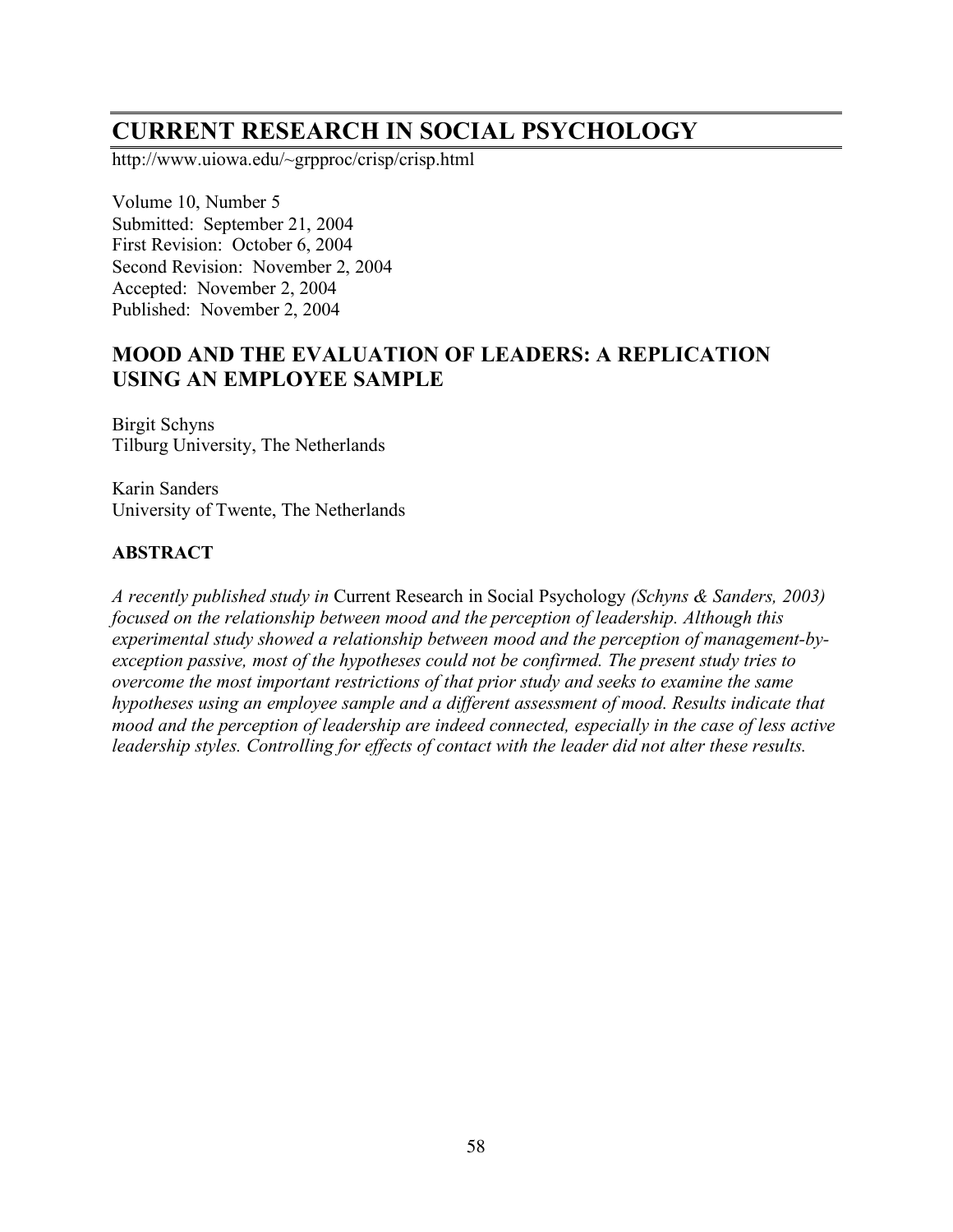#### **INTRODUCTION**

The effect of mood on evaluation of events has been a topic of research by Schwarz and Clore (1983). Recently, Schyns and Sanders (2003) transferred the affect-as-information framework to the perception of leadership. The authors examined the effect of mood on the perception of leadership styles such as transformational, transactional, and laissez-faire leadership. These styles are part of the leadership model put forward by Bass (1985), which has attracted a lot of attention in leadership research and can be regarded as one of the most studied models in this research area.

In short, Bass' (1985) full-range of leadership model comprises leadership styles from exceptional (transformational leadership) to effective (transactional leadership style) to laissezfaire. Transformational leadership is concerned with visions, individual consideration, stimulation, and motivation. Transactional leadership refers to an exchange view of leadership: the leader makes clear to followers what they will get for their performance. This style consists of several subscales, namely, contingent reward, management-by-exception active, and management-by-exception passive. Some authors refer to management-by-exception passive as being similar to Laissez-faire leadership (Den Hartog, Van Muijen, and Koopman, 1997). Laissez-faire means that the leader refrains from showing leadership behavior of any kind. Only recently, Antonakis, Avolio, and Sivasubraminiam (2003, p 265) labeled laissez-faire leadership as "generally considered the most passive and ineffective form of leadership" (see Lowe, Kroek, & Sivasubraminiam, 1996, for a comparison of the effectiveness of transformational and transactional leadership styles). In this paper, we label these leadership styles as more active (transformational leadership, contingent reward, and management-by-exception active) and less active (management-by-exception passive and laissez-faire).

Schyns and Sanders (2003) assumed that employees' perception of the style of leadership is related to their present mood. The hypotheses read: "The worse the mood, the more likely the perception of the leadership style as management-by-exception passive or laissez faire (H1a and b)." The hypotheses were restricted to less active leadership styles (management-by-exception passive and laissez-faire leadership) as they only found evidence in literature of an effect of negative mood on less positive evaluations (e.g., Fried, Levi, Ben-David, Tiegs, & Avital, 2000, on performance ratings). Still, they additionally examined the effect of bad mood on more active leadership styles such as transformational, and part of transactional leadership (contingent reward, management-by-exception active).

Their results only partly supported their hypotheses. Whereas the relationship between mood and management-by-exception passive was in the expected direction, the effect for laissez-faire was not significant although, again, in the right direction. Examining the effect of negative mood on transformational leadership and management-by-exception active did not lead to significant results.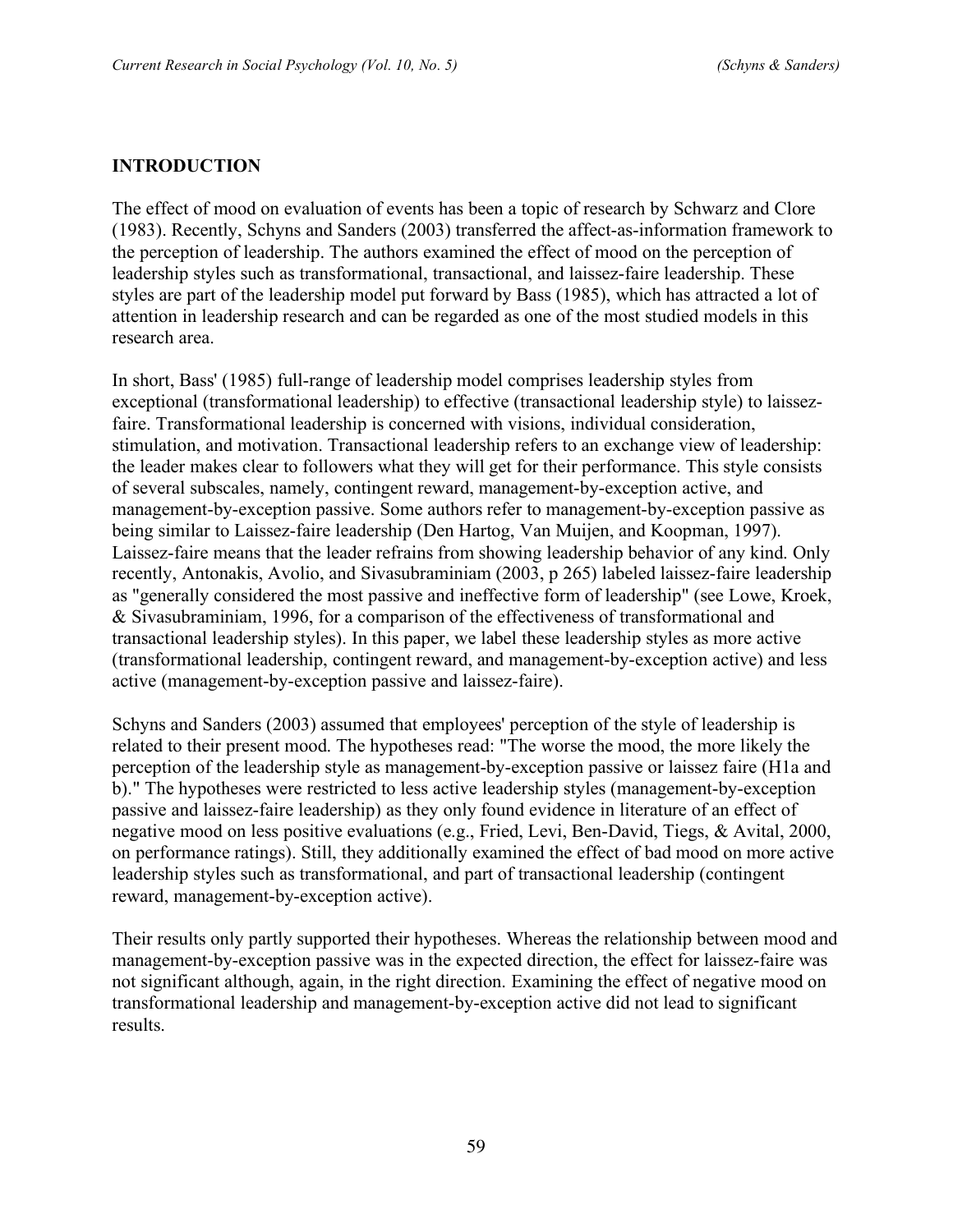However, the above-mentioned study on mood and leadership had some shortcomings. First of all, the participants of this study were students rather than employees. Consequently, they were not asked to rate real leaders but descriptions of leaders. Second, the authors conducted a manipulation by giving the students two different descriptions of leaders (transformational and transactional leaders). This manipulation, however, did not work out as well as desired, as the description did not have a significant effect on the perception of the different leadership styles. Third, the assessment of mood was not very explicit. The authors only assessed bad mood and even this measurement should have been more pronounced.

This study aims at overcoming these shortcomings. We wanted to examine the hypotheses set up by Schyns and Sanders (2003) in an organizational setting, thus questioning employees rather than students. In addition, the participants should rate real leaders rather than descriptions. Finally, we used a different assessment of mood.

### **BACKGROUND: MOOD AND LEADERSHIP RATINGS**

Although we do not intend to re-outline all arguments presented in the prior study by Schyns and Sanders, we will give some background information on our hypotheses.

In their recent retrospect on their well-known and classic experiment on the effect of mood on the perception of life satisfaction, Schwarz and Clore (2003) report being in a very good mood when hearing about their 1983 paper being called "a modern classic". Their vivid description of the time when they did their study is full of fun memories and no talk of obstacles. They wonder themselves if they see the time more "rosy" than it actually was because of their - previously induced - good mood.

Two effects play a role with respect to the impact of mood on evaluations: First, individuals may use it as an information source on the subject to be evaluated (Schwarz & Clore, 1983). As Schwarz (1990) argues, individuals in a positive mood may recall more positive information, which leads to a positive judgment. In addition, positive mood may lead to less elaborate information processing (Schwarz, 1990, based on Frijda, 1988). The phenomenon is known: As Schwarz and Clore (2003) suggest, a positive mood may lead to a less systematic processing of information (e.g., Schwarz, Bless, & Bohner, 1991) because the situation is more likely to be seen as being "positive" and it is the "problematic" or unpleasant situation that calls for further cognitive exploration. Bless, Clore, Schwarz, Golisano, Rabe, and Wölk (1996) infer from three reported experiments that happy mood leads to a higher reliance on general knowledge structures than sad mood.

This means that happy people tend first of all to make more positive judgments and second to process information heuristically, as they deduce from their mood that the present situation is unproblematic and does not need further analysis (see also Bless et al., 1996). In an experiment in the same tradition, Gasper (2004) found that happy individuals process information more globally. This was especially true for ambiguous tasks. Of course, we can't directly transfer these experimental results to the perception of leadership, still we assume that the rating of somebody else's behavior is a rather ambiguous task, a fact that may add to our participants processing information more globally and recalling only the positive aspects of their leader's behavior.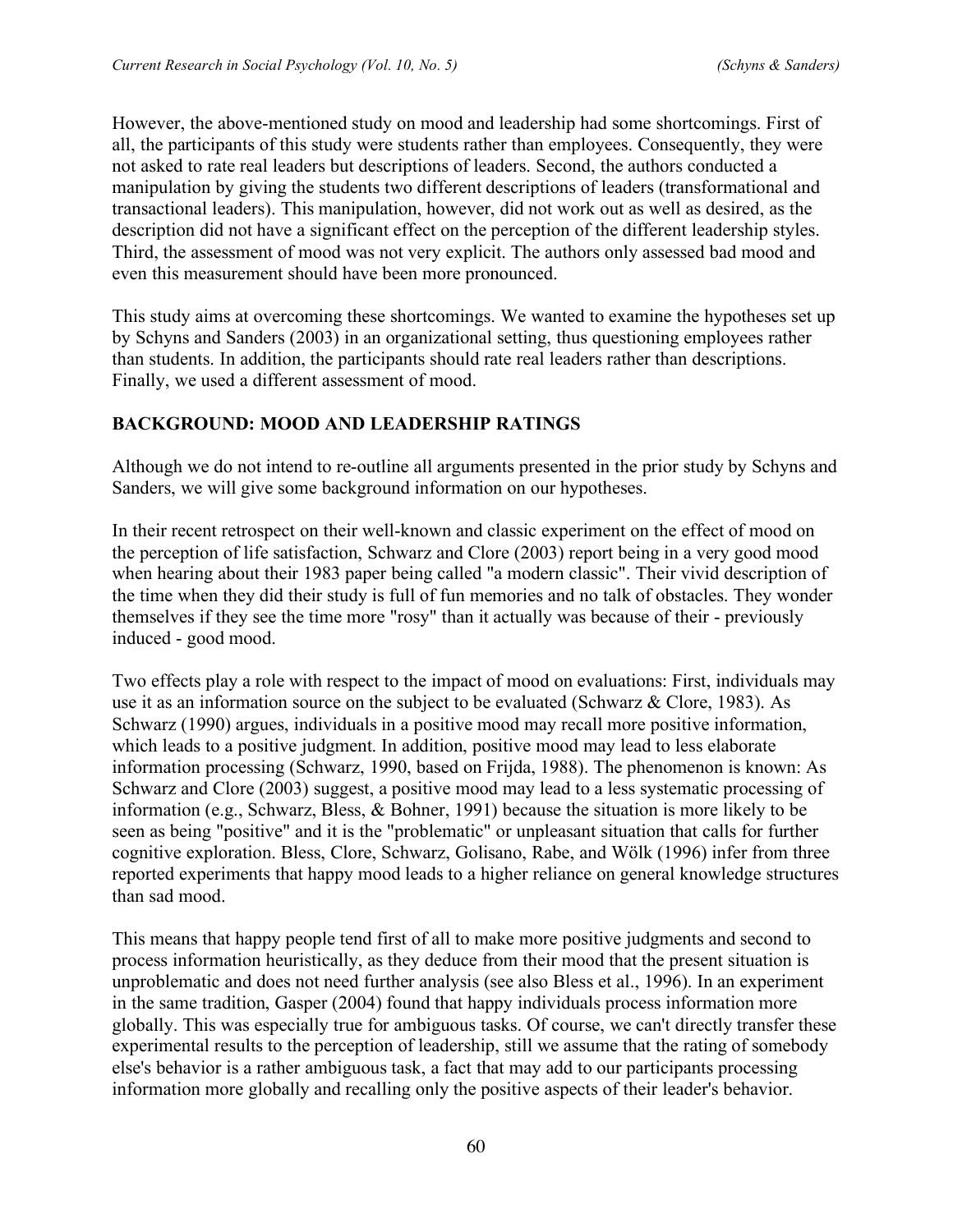Taking into account that being asked to rate one's supervisor makes it necessary for the participants to remember actions and behaviors of their supervisors, it is interesting to have a look at the effects mood has on their memory. Research by Levine and Burgess (1997) implies that mood does have an effect on the memory of - in this case - stories. They found that happiness enhances recall. We have to keep in mind that, in their study, the participants were already in a specific mood when they heard the story. Our case is different: We do not know what mood our participants were in when interacting with their leader (that is, during the encoding period). Our interest is in the recall period, that is, the mood the participants are in when recalling their supervisor's behavior in order to rate it on our questionnaire.

We have seen that people in a happy mood will tend to give more positive judgments, as they (a) use their mood as information on their leader and (b) are less likely to seek for more than superficial information.

A superficial judgment in the context of leadership is probably based on the prototypes people have of leaders. This makes it likely that our participants will apply their prototypes when rating their leaders to a greater extent when they are in a positive mood than when they are in a negative mood. It seems that most prototypes found in research are rather positive towards leaders (see e.g., the notion of Romance of Leadership, Meindl, 1993). This leads us to hypothesize that people in a positive mood rate their leader as more active. Consequently our first hypothesis reads: (H1) the more positive the mood of our participants, the more active leadership styles they perceive.

Additionally, because the results reported by Schyns and Sanders (2003) imply that individuals see leaders as less active when in a negative mood, we hypothesize that (H2) the more positive the mood of our participants, the less less active leadership styles they perceive.

### **METHOD**

### **Participants**

Participants were 160 employees in a Dutch accountancy company. The mean age was 34 years  $(SD = 10$  years; based on data from 139 participants) [1], the mean organizational tenure was 8.5 years ( $SD = 8.3$  years; based on data from 143 participants). Sixty-five of the participants were male, 78 female ( $N = 143$ ). Most of the participants had a medium level education. Two-thirds (68%) had never worked as a manager ( $N = 142$ ).

### **Procedure**

The data reported here constitute one part of a larger organizational study on the perception of leadership. We report only the data relevant to this particular study. Participants indicated their mood and their perception of their actual leader. Equivalent to Schyns and Sanders (2003), we did not induce mood but worked with the naturally occurring mood of our participants.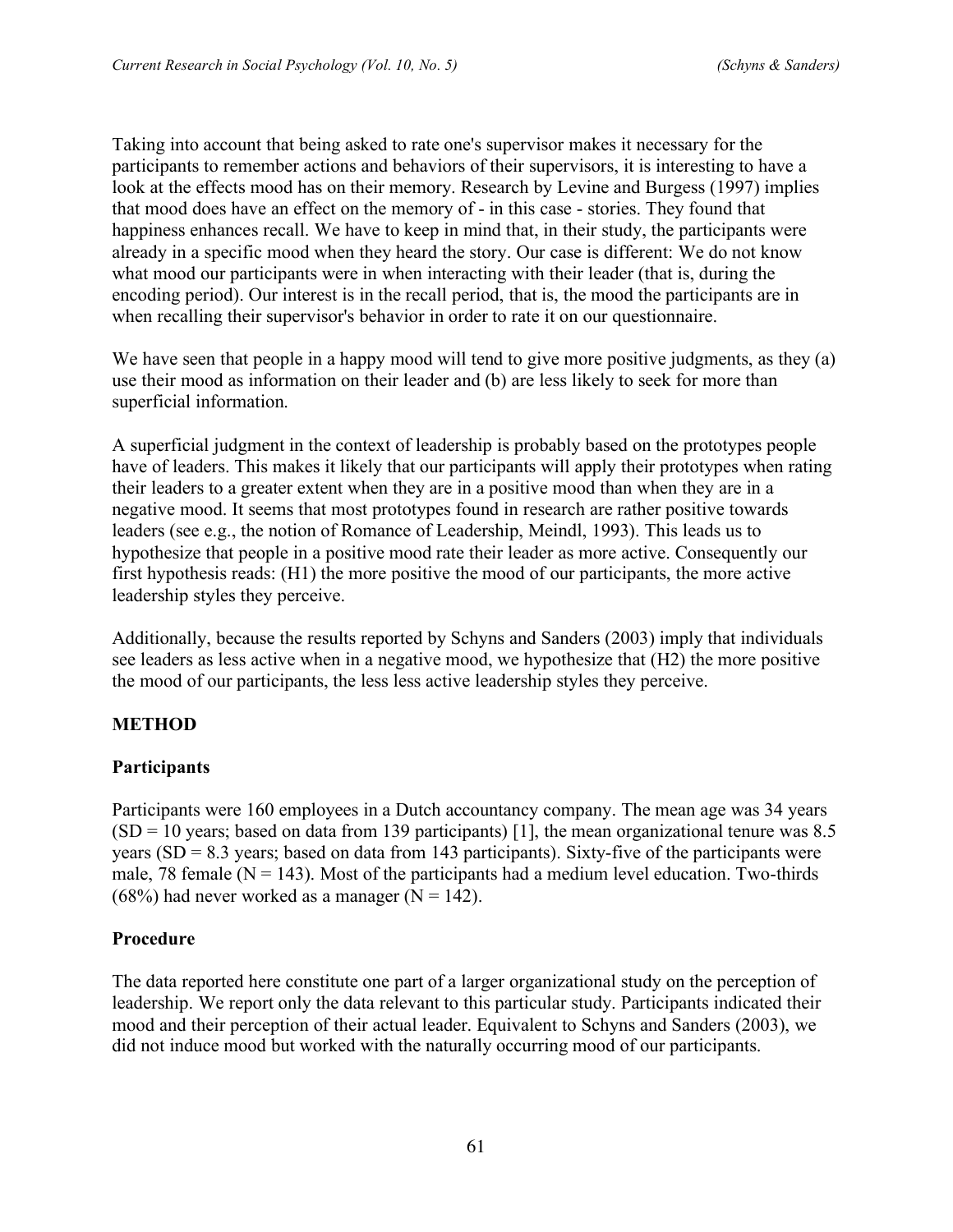#### **Measures**

**Perception of Leadership**. Participants rated their actual leaders on the transformational, transactional, and laissez-faire subscales of the Multifactor Leadership Questionnaire (MLQ; Bass and Avolio, 1990; Dutch translation by Vinkenburg & van Engen, 2002 [2]). In order to make our results comparable to those of Schyns and Sanders (2003), we used the same factor structure they used. For transformational leadership, a one-factor solution was used [3]. The internal consistency (Cronbach's alpha) for this scale was Alpha = .93 for twenty items. For contingent reward, the internal consistency was .67 for four items. For management-byexception active, we found an internal consistency of .62 for four items. For management-byexception passive, the internal consistency was .74 for four items. An internal consistency of .81emerged for laissez-faire leadership (four items). The answer categories ranged from 1 (almost always) to 5 (never). This means that lower values indicate a higher degree of the respective leadership style. All scores we used in our analyses were sum-scores divided by number of items.

**Mood**. The participants indicated their present mood on the affective well-being instrument by Warr (1990, 1994; Dutch translation: Schalk, Keunen, & Meijer). The twelve items that make up this instrument are tense, optimistic, contented, gloomy, worried, miserable, calm, enthusiastic, relaxed, depressed, cheerful, and uneasy. All items ranged from  $1 =$  does not apply at all to  $5 =$ applies completely. We recoded the items in a way that the higher the value the more positive the mood [4]. A factor analysis indicated a one-factor solution (screeplot criterion). Cronbach's alpha was .86. For the analyses, we again used sum-scores divided by the number of items.

#### **Treatment of Missing Data**

We excluded participants with missing data from our analysis. For the correlations, we used a pairwise deletion of cases, leading to Ns between 135 and 154. We deleted all missing data for the scales for the hierarchical linear modeling, leading to an N of 106, and the number of groups was  $N = 31$ .

Table 1 contains the means, standard deviation, internal consistencies of the scales and the intercorrelations of the scales.

#### **Table 1: Means, Standard Deviation, Internal Consistencies, and Intercorrelations of the Scales**

|                  |           |                  | Mean SD Alpha 1 |                   |                                         |       |         |        |
|------------------|-----------|------------------|-----------------|-------------------|-----------------------------------------|-------|---------|--------|
| 1.TL             | 2.73      | 0.56 .93         |                 |                   |                                         |       |         |        |
| 2. CR            | 2.75      | $0.62 \quad .67$ |                 | $72**$            |                                         |       |         |        |
| 3. MBA           | 3.08      | 0.57             | .62             | .08               | $16*$                                   |       |         |        |
| 4. MBP           |           |                  |                 |                   | $3.07$ $0.69$ $.74$ $-0.48**$ $-0.33**$ | $-00$ |         |        |
| 5. Laissez-faire | 3.39 0.75 |                  |                 |                   | $81 - 72** - 52**$                      | $-04$ | $.67**$ |        |
| 6. Mood          | 3.75      | 0.59             |                 | $.86 - .12 - .12$ |                                         | 02    | $16*$   | $22**$ |

Note:  $TL = Transformational leadership$ ;  $CR = Contingent reward$ ;  $MBA = Management-by$ exception active; MBP = Management-by-exception passive; \* Correlation is significant at the .05-level (2-tailed); \*\* Correlation is significant at the .01 level (2-tailed).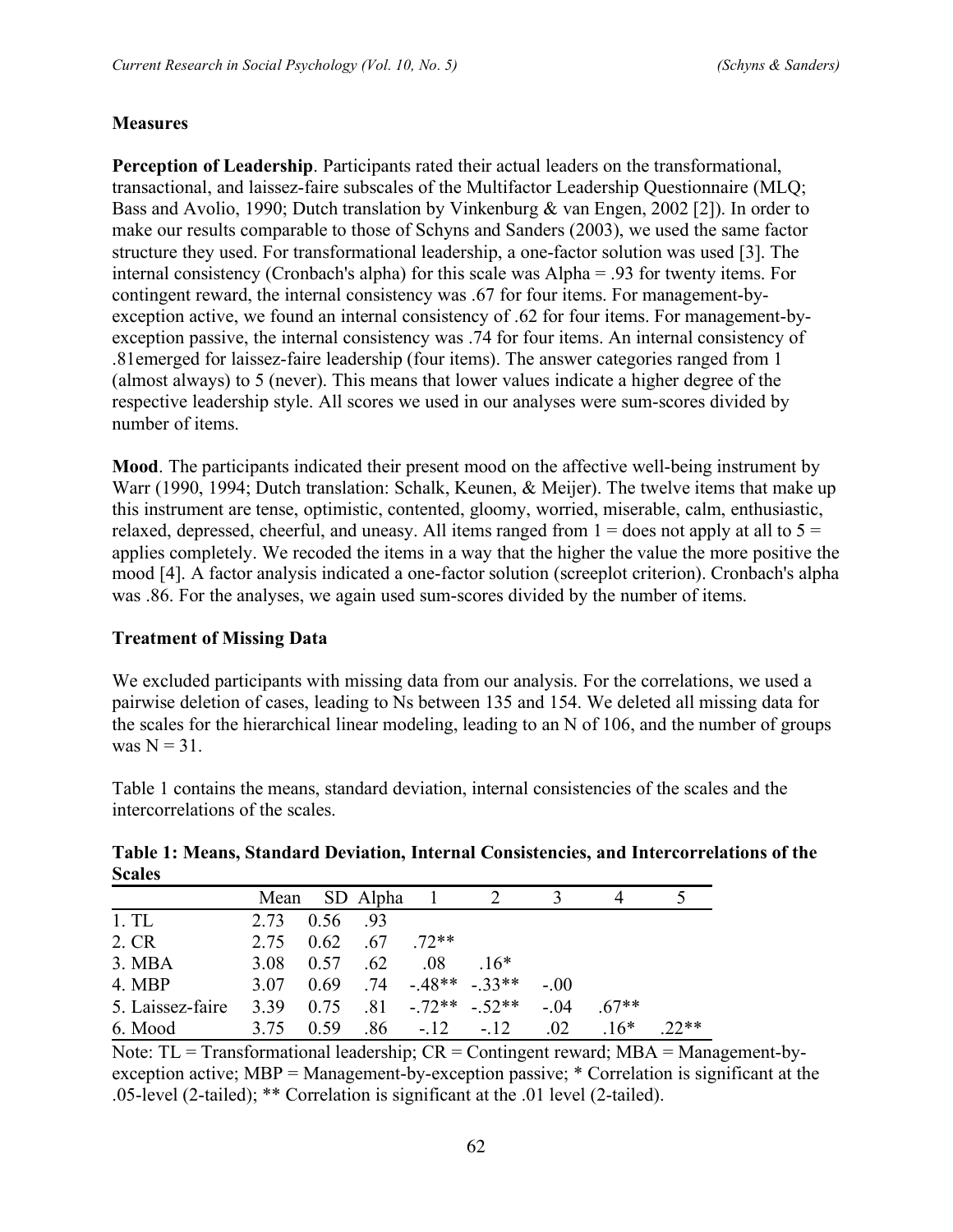#### **RESULTS**

#### **Preliminary Analyses**

We conducted t-tests to examine whether or not men and women differed with respect to any of the scales used in this study. As we conducted six tests at the same time, an adjustment of the alpha-level was necessary  $(0.05/6 = 0.008)$ . The only significant effect we found was for the mood scale, indicating that our female participants were in a better mood than our male participants (M female = 3.94 and M male = 3.67, t(136) = -2.953, p = .004).

We found no significant difference for participants who currently worked or had worked as managers and those who did or had not. No significant correlation emerged for age and any of the scales considering the adjusted alpha-level.

The absolute values of mood indicate that our participants were in a rather good mood.

#### **Test of Hypotheses and Examination of Assumptions**

The results of a correlational analysis indicate that mood is only significantly related to the perception of management-by-exception passive and Laissez-faire leadership style, which is to say that the better the mood, the less management-by-exception passive and the less Laissez-faire leadership style our participants perceive. This is in line with our expectations although we had also expected significant relationships with the transformational leadership, contingent rewards, and management-by-exception active.

In order to control for the effect that rating the same leader may have, we used hierarchical linear modeling (HLM; Raubenbush & Bryk, 1986; Snijders & Bosker, 1999), with the perception of the leadership styles of the respondent as dependent variables, and the mood of the respondents as independent variable. HLM is a statistical model for hierarchically structured data that takes into account within-group variability as well as between-group variability. It is similar to a regression model but it also includes random effects to represent the unexplained differences between groups. Using an ordinary least squares regression analysis would lead to unreliable results because employees within the same team have common influences, so that the assumption of independent observations, required for ordinary regression analyses, would be violated (Snijders & Bosker, 1999). The model fit is determined by the Chi square statistic. In addition, the final model is compared to a null model. The significant deviance from this null model indicates a good model fit and, thus, allows interpretation of the effects. The effects are unstandardized coefficients. These coefficients are significant if they are at least two times the size of the standard error.

The group size ranged from 1 to 11 members. We controlled for degree of contact with the supervisor ( $M = 29.6$  minutes,  $SD = 59.51$ ,  $N = 106$ ) because we expect that the more contact employees have with their supervisor, the less they are biased by their mood when rating him/her.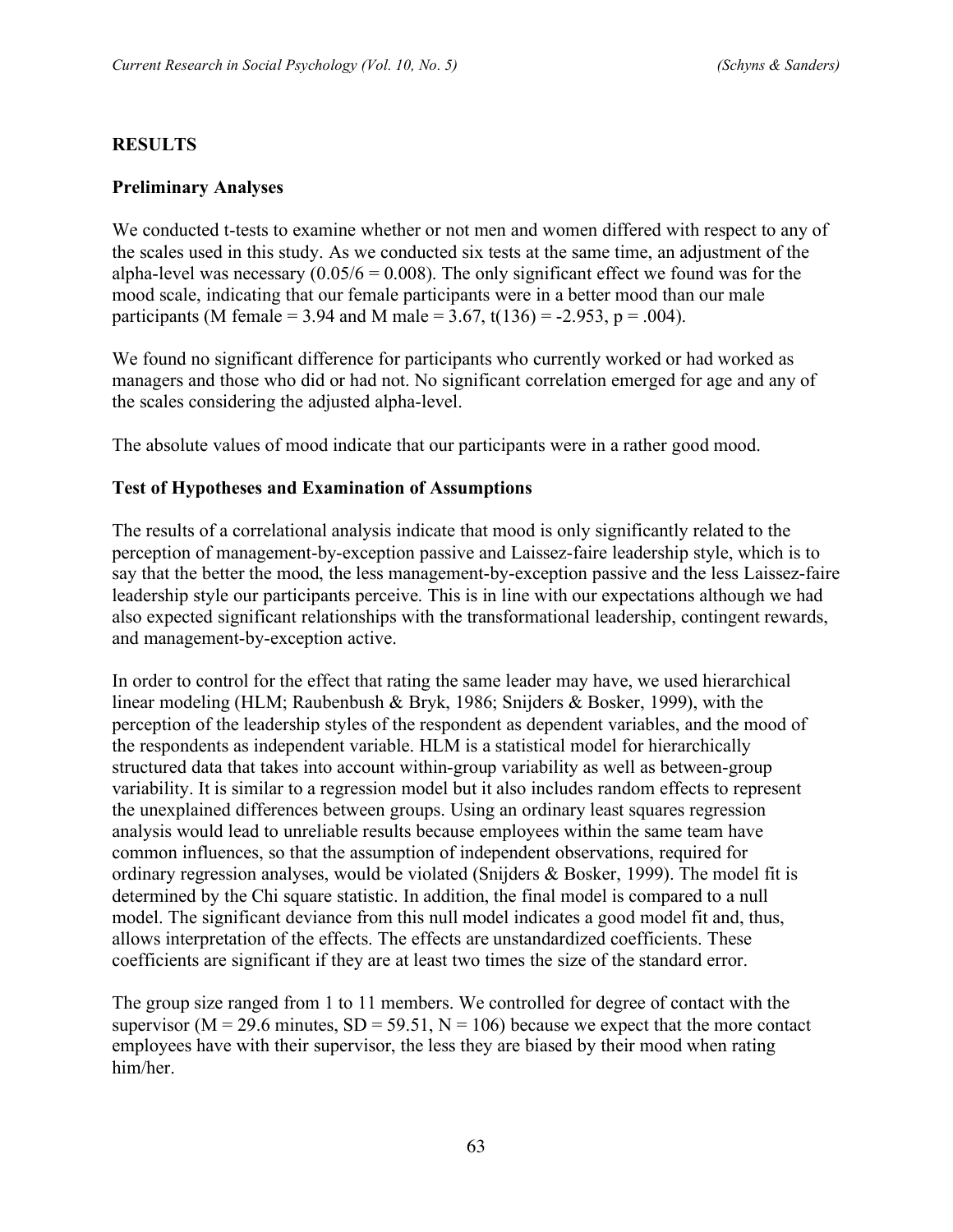Table 2 shows the results of analyses with perception of the leadership style as dependent variables and the mood of the respondents as independent variable, with the degree of contact as control variable.

|                                                          | Table 2. Results (Unstandardized Coefficients) of the Hierarchical Linear Models with |
|----------------------------------------------------------|---------------------------------------------------------------------------------------|
| Perception of the Leadership Style as Dependent Variable |                                                                                       |

|                                             | TL.      | CR.      | <b>MBA</b> | <b>MBP</b> | L F      |
|---------------------------------------------|----------|----------|------------|------------|----------|
| Constant                                    | $3.11**$ | $3.01**$ | $3.55**$   | $2.36**$   | $2.70**$ |
| Mood                                        | - 09     | $-07$    | - 14       | $18**$     | $28**$   |
| Model fit (Chi square)                      | 165.01   | 188.34   | 173.10     | 207.02     | 236.35   |
| Deviance from null model 5.13 <sup>**</sup> |          | .89      | $471**$    | $5.87**$   | $5.44**$ |
| Df                                          |          |          |            |            |          |

Note:  $TL = Transformational leadership$ ;  $CR = Contingent reward$ ;  $MBA = Management-by$ exception active; MBP = Management-by-exception passive; \* Correlation is significant at the .05-level (2-tailed); \*\* Correlation is significant at the .01 level (2-tailed).

The results show that the model fit of all models improved significant by adding mood to the analyses. Significant effects of mood are found only for Management-by-exception passive and for Laissez Faire: the better the mood of the respondents, the less respondents perceive their supervisor as management-by-exception passive and as laissez faire.

Although not presented in Table 2 we add the amount of contact between the respondents and the supervisor to the analyses. Because the effects of this variable were not significant and it did not change any of the effects of mood we did not present these effects in the table.

### **DISCUSSION, LIMITATIONS AND FUTURE RESEARCH**

In a replication of a prior study (Schyns & Sanders, 2003), we tried to overcome some of the problems connected with that study. Most important, we used an employee sample to examine the relationship between mood and the perception of (real) leadership instead of a student sample rating descriptions of leaders.

On an individual level, we found that mood is related to the perception of management-byexception passive and laissez-faire leadership. The better the mood of our participants, the less management-by-exception passive and laissez-faire leadership they perceive. We found a similar result when analyzing leadership in a hierarchical linear modeling. Participants saw leaders as less passively managing by exception and less laissez-faire when they were in a good mood. This seems to be in line with a kind of rose-colored-glasses-effect, that is, people see less active leadership when they are in a good mood. However, we could not find effects of mood on the more active leadership styles (transformational leadership and active transactional leadership styles). These results are in line with the findings obtained by Schyns and Sanders (2003) who also only found an effect of mood on less active leadership styles.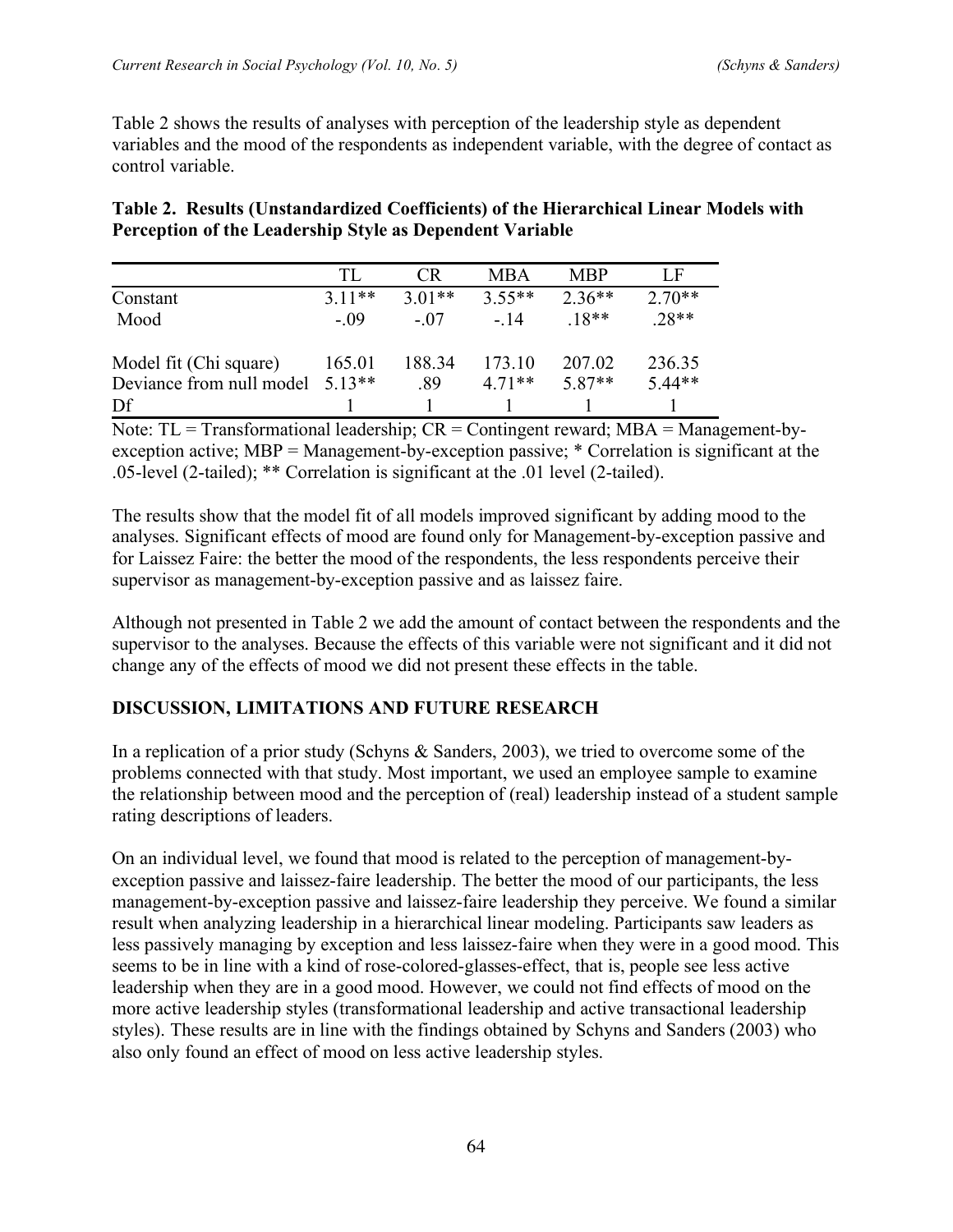We did not find any significant results for the amount of daily contact leader and follower have in our analyses. We may expect that followers who have more contact with their leader are less biased by their mood, as they know the leader better. We could not confirm that assumption here. However, we do not know the quality of contact. One can imagine that a one-minute contact with the perfect leader improves the followers' mood for the day. This needs to be examined in a future study.

We also do not know at what point in time the last contact to the leader was. We could imagine that a positive contact to the leader just minutes before the questionnaire was filled in may well have affected the results of our study.

Our analyses cannot rule out that the causality of the relationship we found between mood and the perception of leadership is in the reversed direction than the one we assumed, namely, that the leader has an impact on the mood and not the mood on the perception of leadership. However, we would then expect to find an effect of the amount of contact with the leader, with more contact leading to a better mood. We did not find such a relationship in our study.

Although we could question approximately 160 participants, we could only track down the ratings for thirty-one supervisors. It is clearly an advantage of our study that we were able to control for participants rating the same leader, however, a future study should examine a larger number of leaders.

Similar to a prior study (Schyns  $\&$  Sanders, 2003), we used the actual moods of our participants in order to examine our hypotheses. While this allows drawing conclusions on naturally occurring moods, we cannot account for extreme moods. In addition, the mood of our participants was quite positive.

However, our results do indicate a relationship between mood and the perception of leadership. While further research is needed in this area, companies should be aware of possible biases in followers' ratings of their leaders.

## **ENDNOTES**

1. For some participants, no demographic information was available.

2. Credit line = Research Edition Translation performed by Claartje Vinkenburg and Marloes van Engen date June 27, 2002. Translated and reproduced by special permission of the publisher, MIND GARDEN, Inc., Redwood City, CA, 94061, USA www.mindgarden.com from Multifactor Leadership Questionnaire, Copyright 1995, 2000 by Bernard Bass and Bruce Avolio. All rights reserved. Further reproduction is prohibited without the Publisher's written consent.

3. Although we aimed at using the same factor structure as Schyns and Sanders (2003), we examined the factor structure of all scales. The results confirmed the structure as used in the prior study.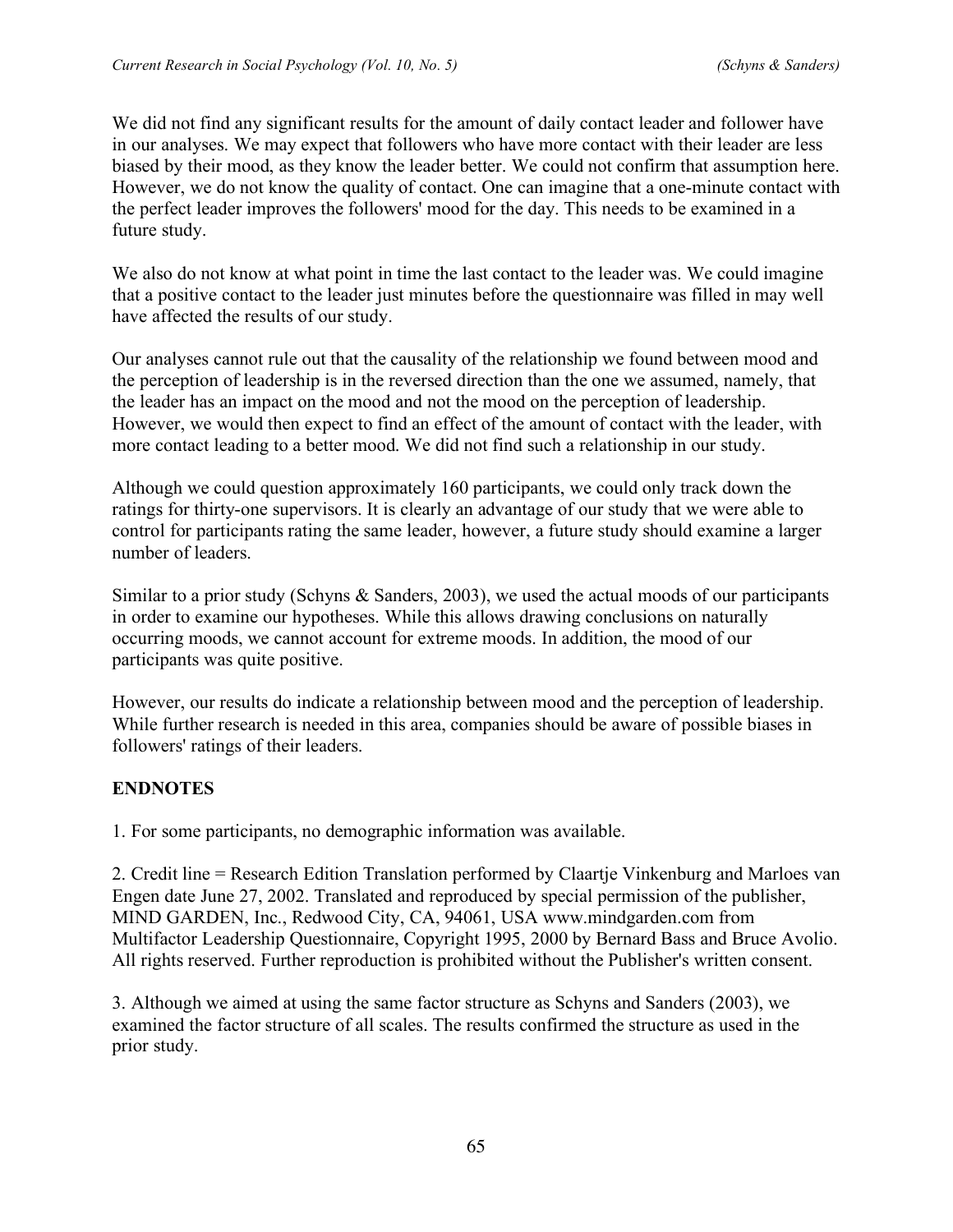4. One may argue that positive and negative mood are not different poles of the same dimension, however, a Maximum likelihood factor analysis with a varimax-rotation and a forced two-factor solution did not support this notion in our data. The two-factor solution did not yield an interpretable result.

### **REFERENCES**

Antonakis, J., Avolio, B. J. & Sivasuvramaniam, N. 2003. Context and leadership: An examination of the nine-factor full-range leadership theory using the Multifactor Leadership Questionnaire. *Leadership Quarterly*, *14*: 261-295.

Bass, B. M. 1985. *Leadership and performance beyond expectations*. New York: The Free Press.

Bass, B. M., & Avolio, B. 1990. *Transformational leadership development: Manual for the Multifactor Leadership Questionnaire*. Palo Alto, CA: Consulting Psychologist Press.

Bless, H., Clore, G. L., Schwarz, N., Golisano, V., Rabe, C., & Wölk, M. 1996. Mood and the use of scripts: Does happy mood really lead to mindlessness? *Journal of Personality and Social Psychology, 71:* 665-679.

Den Hartog, D., van Muijen, J. J., & Koopman, P. L. 1997. Transactional versus transformational leadership: An analysis of the MLQ. *Journal of Occupational and Organizational Psychology, 70:* 19-34.

Fried, Y., Levi, A. S., Ben-David, H. A., Tiegs, R. B. & Avital, N. 2000. Rater positive and negative mood predispositions as predictors of performance rating of ratee in simulated and real organization settings: Evidence from US and Israel samples. *Journal of Occupational and Organizational Psychology, 73:* 373-378.

Frijda, N. H. 1988. The laws of emotion. *American Psychologist, 43*: 349-358.

Gasper, K. 2004. Do you see what I see? Affect and visual information processing. *Cognition and Emotion, 18*: 405-421.

Levine, L. J., & Burgess, S. L. 1997. Beyond general arousal: Effect of specific emotions on memory. *Social Cognition, 15*: 157-181.

Lowe, K. B., Kroek, K. G. & Sivasubramaniam, N. 1996. Effectiveness correlates of transformational and transactional leadership: A meta-analytic review of the MLQ literature. *Leadership Quarterly*, *7:* 385-425.

Meindl, J. R. 1993. Reinventing leadership: A radical, social psychological approach. In: J. K. Murnighan (Ed.), *Social Psychology in Organizations* (p. 89-118), Englewood Cliffs, NJ: Prentice Hall.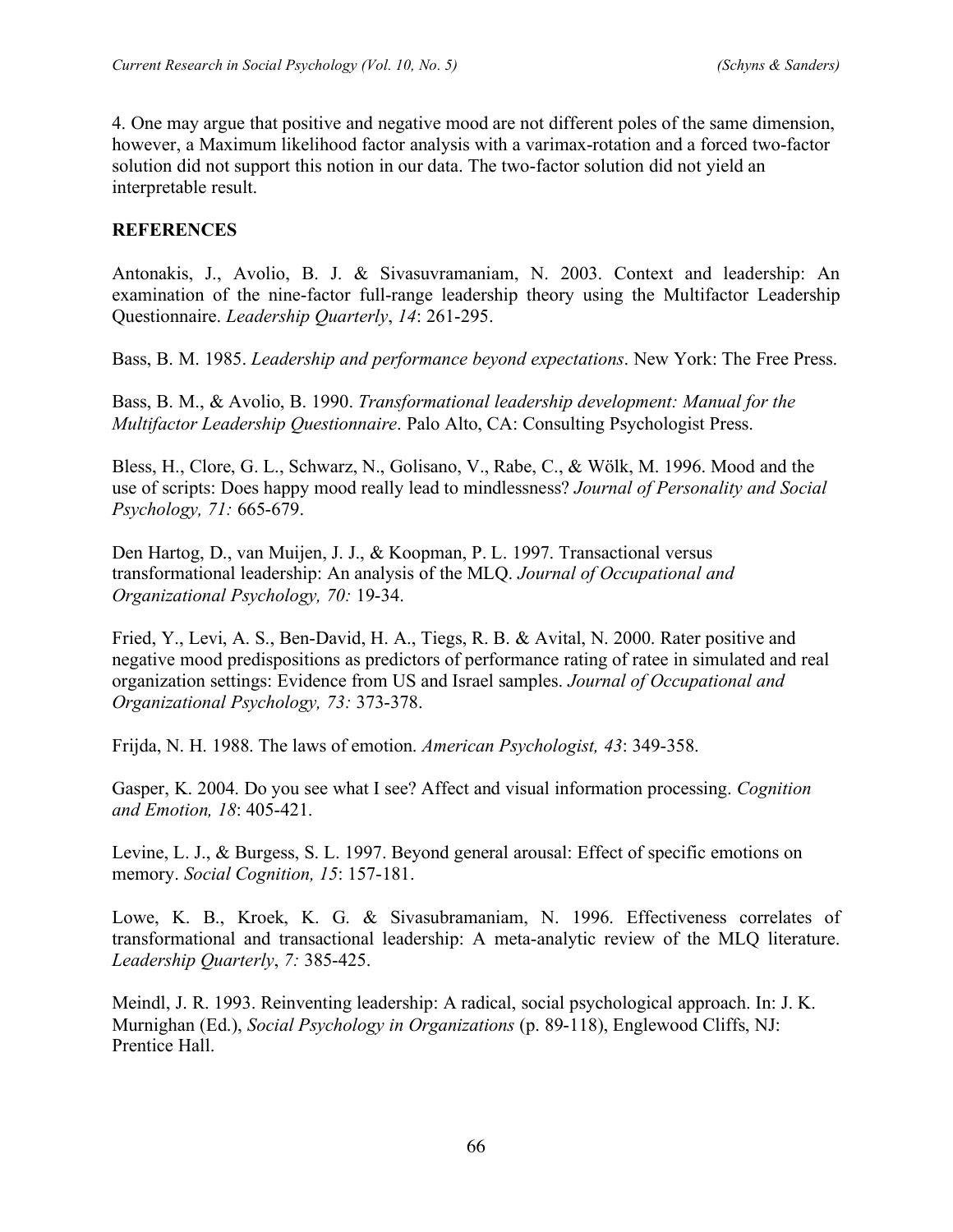Raubenbush, S.W., & Bryk, A.S. (1986). A hierarchical model for studying school effects. *Sociology of Education, 59,* 1-17.

Schalk, R., Keunen, A., & Meijer, T. 1995. Warr's schalen voor welzijn en mentale gezondheid: factorstructuur en betrouwbaarheid (Warr's scales for well-being and mental health: Factor structure and reliability). *Gedrag en organisatie, 8*: 116-127.

Schwarz, N. 1990. Feelings as information: Informational and motivational functions of affective states. In: E. T. Higgins & R. M. Sorrentino (Eds.), *Handbook of Motivation and Cognition. Foundations of Social Behavior* (p.527-562). New York: Guilford.

Schwarz, N., Bless, H., & Bohner, G. (1991). Mood and persuasion: Affective states influence the processing of persuasive communication. In: M. Zanna (Ed.), *Advances in Experimental Social Psychology* (Vol. 24, p. 161-197). New York: Academic Press.

Schwarz, N., & Clore, G. L. 1983. Mood, misattribution, and judgments of well-being, Informative and directive functions of affective states. *Journal of Personality and Social Psychology, 45:* 513-523.

Schwarz, N. & Clore, G. L. 2003. Mood as information: 20 years later. *Psychological Inquiry, 14:* 296-303.

Schyns, B. & Sanders, K. 2003. Mood and the evaluation of leaders. *Current Research in Social Psychology, 9:* 50-59 [http://www.uiowa.edu/~grpproc/crisp/crisp.html].

Snijders, T.A.B., & Bosker, R.J. (1999). *Multi-level analysis.* London: Sage.

Vinkenburg, C. & van Engen, M. L. 2002. Translation of the Multifactor Leadership Questionnaire. In: Engen, M. L. van, Johannesen-Schmidt, M. J., & Vinkenburg, C. J. (2003). Transformational versus Transactional leadership as a Route to Career Advancement, Doing the Right Thing differs for Male and Female leaders. *Paper presented at the European Congress of Work and Organizational Psychology (EAWOP)*, Lisbon, May 14-17.

Warr, P. 1990. The measurement of well-being and other aspects of mental health. *Journal of Occupational Psychology, 63*: 1993-210.

Warr, P. 1994. A conceptual framework for the study of work and mental health. *Work and Stress, 8*: 84-97.

### **AUTHORS' ACKNOWLEDGEMENTS**

The authors wish to thank Eveline Glansbeek for her help in gathering the data and Jule Epp for her proofreading.